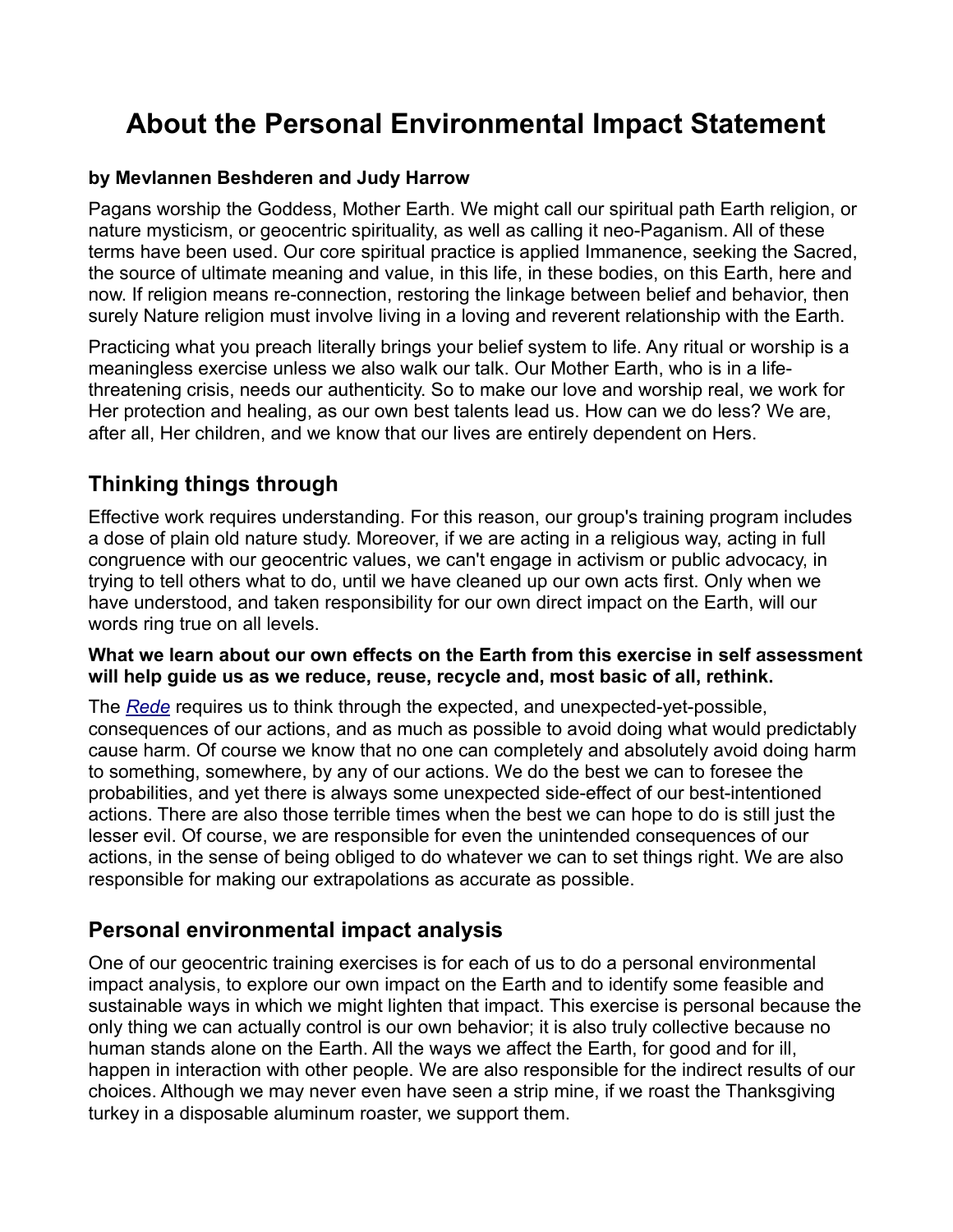Creating a personal environmental impact statement may seem at first to be a daunting task. We can make it much more approachable if we break it up into chunks and first look at each chunk separately. Later, we can combine these chunks to get a sense of the total impact.

A good choice for the first chunk is to examine how our rites themselves effect the environment. If ever we should cherish and protect the Mother, it's during those rituals in which we profess to worship Her. So, both as an example of how to look at any part of our lives, and because of the symbolic importance of this part, let's look together at the nitty-gritty practical effects of our rites on Mother Earth.

## **Environmental audits for your rituals**

Consider the paths by which your ritual consumables came to you -- the candles from the oil refinery and cotton mill, the charcoal from the sawmill, the salt from an underground mine or a seaside bittern pond, the cakes and wine from a wheatfield and vineyard.

Candles and charcoals are a good example, since most of us are acutely aware of how often they need to be replaced. Mevlannen reminisces:

*Back when my first group was starting out, we used second-hand candles from the nearby Catholic parish, whose janitor sold them to us for a dollar a bag. We were always amazed that our Catholic neighbours tossed out their candles after one morning's use: there were still many hours' burning left in them. So long as we were getting our candles so cheaply (at less than five cents apiece) we were happy to burn lots of them. After all, the Lady had Herself told us that She liked candles, lots of candles.*

*But when we moved to Vancouver, our handy source of candles was no more, and we soon realized that we were going through several dollars worth of candles in an evening -- and this was in the days when we could get good candles at five-for-adollar. In our new, smaller covenstead we also noticed that the candles (and our altar charcoal) made our ritual room perceptibly warmer, and we greeted the end of our Circles with great anticipation since that meant we could open the windows and breathe sweet, oxygen-rich, fresh air. So, although we were doing the Lady's bidding by burning candles in Her honour, we were also replacing oxygen with carbon dioxide at a fair clip.*

*As we found out, a more efficient means of obtaining a steady illuminating flame in Circle is the oil lamp. The efficiency comes partly from the fact that the fuel in a lamp, being a liquid, does not need to be melted before it can be burned (thus increasing the productive ratio of light to heat), and the larger diameter of lampwick as compared with candle-wick reduces the amount of convective cooling of the luminous flame, thus increasing overall light production per unit of fuel consumed. As an environmental fringe benefit, lamps can be set up to burn vegetable oil (from a renewable, botanical source) as well as the more usual mineral oil (from a non-renewable, geological source).*

Now, what is the charcoal made of? What does burning it take from the air and what does it release?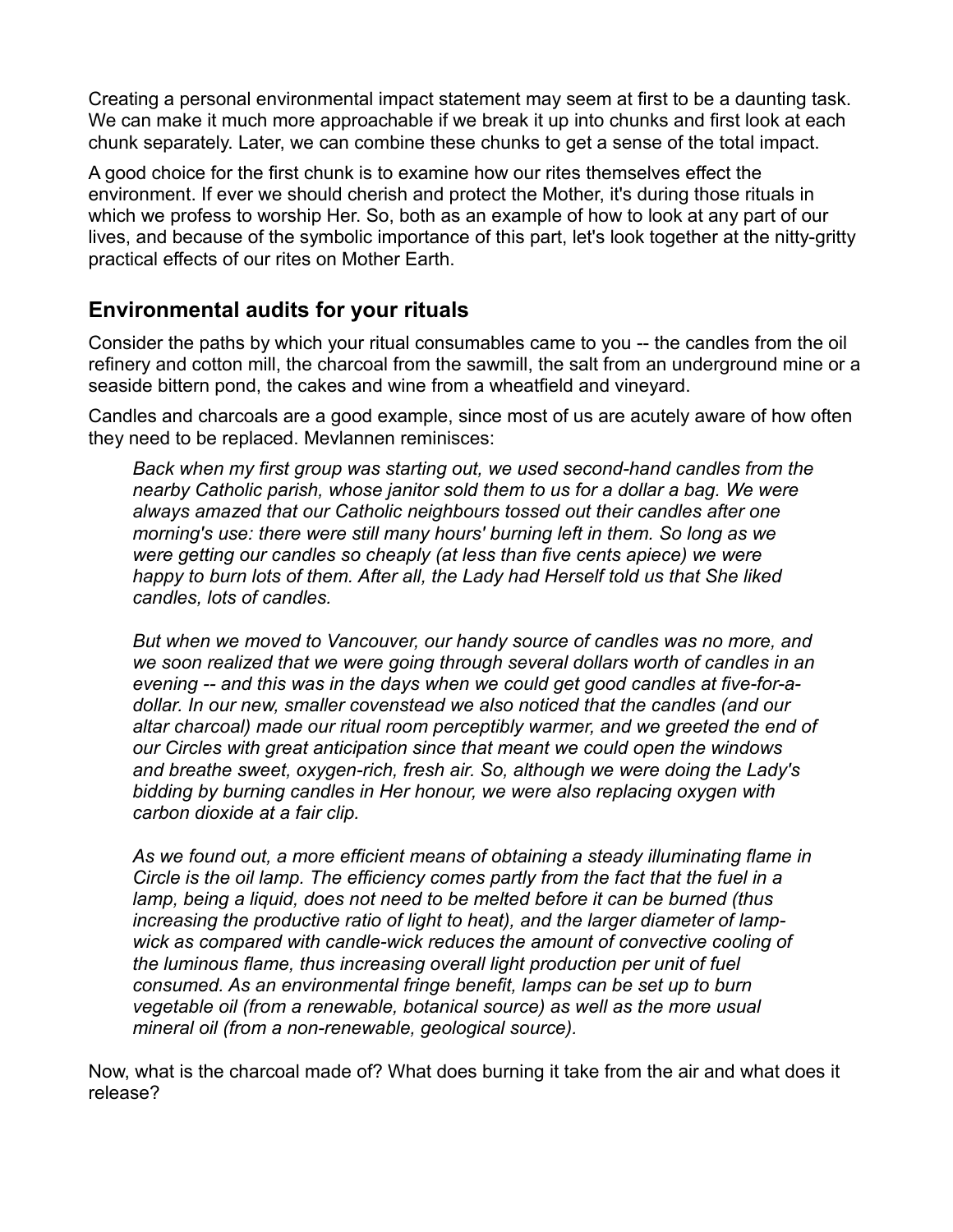# **Consider the environmental costs**

Do you know exactly what was entailed in the production and transport of your altar tools? Your athame probably started out as iron ore from an open-pit iron mine in Australia or Labrador, then after a long journey by train and ship it went to a blast furnace and a rolling mill, and then on to a foundry or possibly a machine shop. In the course of that journey from the mine to the store where you bought it, the athame (if made from rolled steel) probably required the use of 900 times its own volume in cooling water alone, and twice its volume in raw iron ore, three times its volume in limestone and twice its volume in coal. An athame made of silver or some other exotic material would have required even greater amounts of raw material, some of which -- like the cooling water -- could be recycled, and some of which like the coal and limestone, was lost forever as carbon dioxide and slag. You can perform this sort of analysis of benefits and environmental costs for each of your magical tools and consumables.

# **Consider what sort of trade-offs you'd be willing to make**

Perhaps you have your heart set on candles instead of lamps for the Quarters and Center - but have you considered using candle lanterns, which reduce wax consumption by shielding the candle flame from draughts? Beeswax candles are more expensive, but they are not made from irreplaceable petroleum. How do you feel about the use of highly-machined brass castings, with their attendant manufacturing waste, in your candle lanterns?

Having done your analysis of the environmental impacts of your Circles, you might wish to move on to consider your other magical work. Do you do a lot of record keeping or write rituals for your group? If you do, are you using recycled paper? Do you recycle the paper you use for drafts? Consider keeping a stock of high-quality scratch paper by your printer or copier, and using the back sides of the sheets for running out drafts.

Another thing we do a lot of is travel to attend gatherings or Circles. It never fails to amaze us how many people come alone in their own automobiles, when they could just as readily be car-pooling. If you use a car, did you shop for energy efficiency and pollution control, as well as for safety? Do you maintain it well-tuned? When you change the oil, where does the old oil go? Better yet, work towards holding gatherings and public rites at a place which can be reached by train or bus. The Earth will thank you, and so will your fellow-travelers.

Now, having taken stock of the impacts of your religious activity, consider the other areas of your life.

#### **Some simple questions to ask yourself**

- What do I pour down my toilet or into a storm-drain?
- What is the effect on the body of water (usually a stream or lake) that receives that drainage?
- Did I need to use, and then dispose of, that liquid in the first instance? *If you need to use paint thinner, for example, consider using turpentine (which comes from trees, and is therefore potentially a renewable resource as well as being readily biodegradable thanks to its botanical origin).*
- What about energy?
	- Do you know how the energy you use is produced?